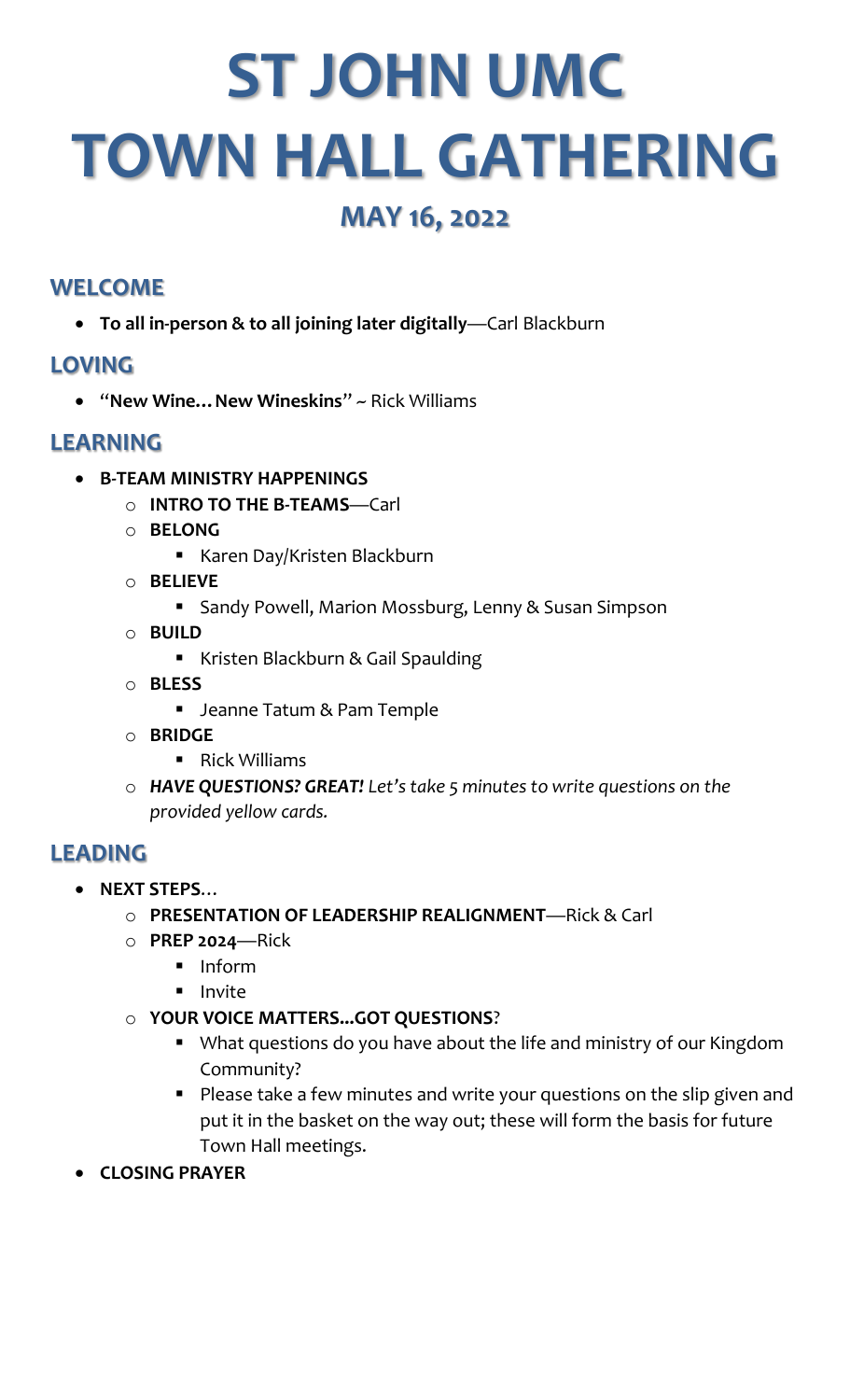# **ST JOHN UMC'S MINISTRY STRUCTURE**

We are so excited to share what we see God doing within the lives of those who *are* and who *will become* what we call the St John Kingdom Community. Every aspect of who we are and who we desire to be flows out of our **MISSION**, **VISION** & **VALUES**.

#### Our *MISSION* is:

*Making a difference together—belonging, believing, building, and blessing through God's power!*

#### Our *VISION* is:

#### *A Community healed through Jesus Christ for the glory of God.*

#### Our Kingdom *VALUES* are that we are: *Unashamedly CHRIST CENTERED Passionately UNITED IN MISSION Intentionally BUILDING AUTHENTIC RELATIONSHIPS*

The overall leadership structure of the St John Kingdom Community is based on an *L3 CULTURE***\****—LOVING*, *LEARNING* & *LEADING*…together. For St John, "together" has a very intentional meaning. When people find that they share a common vision for ministry, they come "together" in intentional small ministry groups. We call these intentional small ministry groups—who love, learn and lead together—*TEAMS.*\* In our L3 Culture, each team prayerfully develops a *COVENANT*\* and a *MINISTRY ACTION PLAN* (*M.A.P.\*)*, which guide each team into *generative ministry***\*** as they live into St John's **MISSION**, **VISION** & **VALUES**.

Our structure consists of 3 specific types of teams of passionate spiritual leaders: *directional*, *operational* & *task teams*. We see that the value of each of these three teams is of equal significance in the life and ministry of our Kingdom Community. We hope that the following will help each of us to have a better, more effective working understanding of the over-all structure of the St John Kingdom Community.

# **DIRECTIONAL TEAM:**

Our *DIRECTIONAL TEAM* is called the **BRIDGE CORE TEAM**, otherwise known as Church Leadership Team. This Team is made up of a group of passionate spiritual leaders whose function is *legislative* in nature, taking responsibility for overall functioning of the Church, including the "legal" aspects. Additionally, the primary function of this *directional team,* is in offering support, guidance and accountability to the overall life and ministry of St John, helping to ensure that our Operational Team and Task Teams are "living into" our MISSION, VISION & VALUES in the most affective ways possible.

#### **BRIDGE CORE TEAM (CHURCH LEADERSHIP TEAM)**

#### 1. **PURPOSE**:

- a. Passionate Spiritual Leaders providing oversight of all administrative and ministry activities at St. John, acting as the "legal" representative for the Church.
- b. Provide for on-going assessment of the spiritual, physical, and fiscal health of the church and of the on-going impact of our Mission, Vision, and Values throughout all aspects of church-life.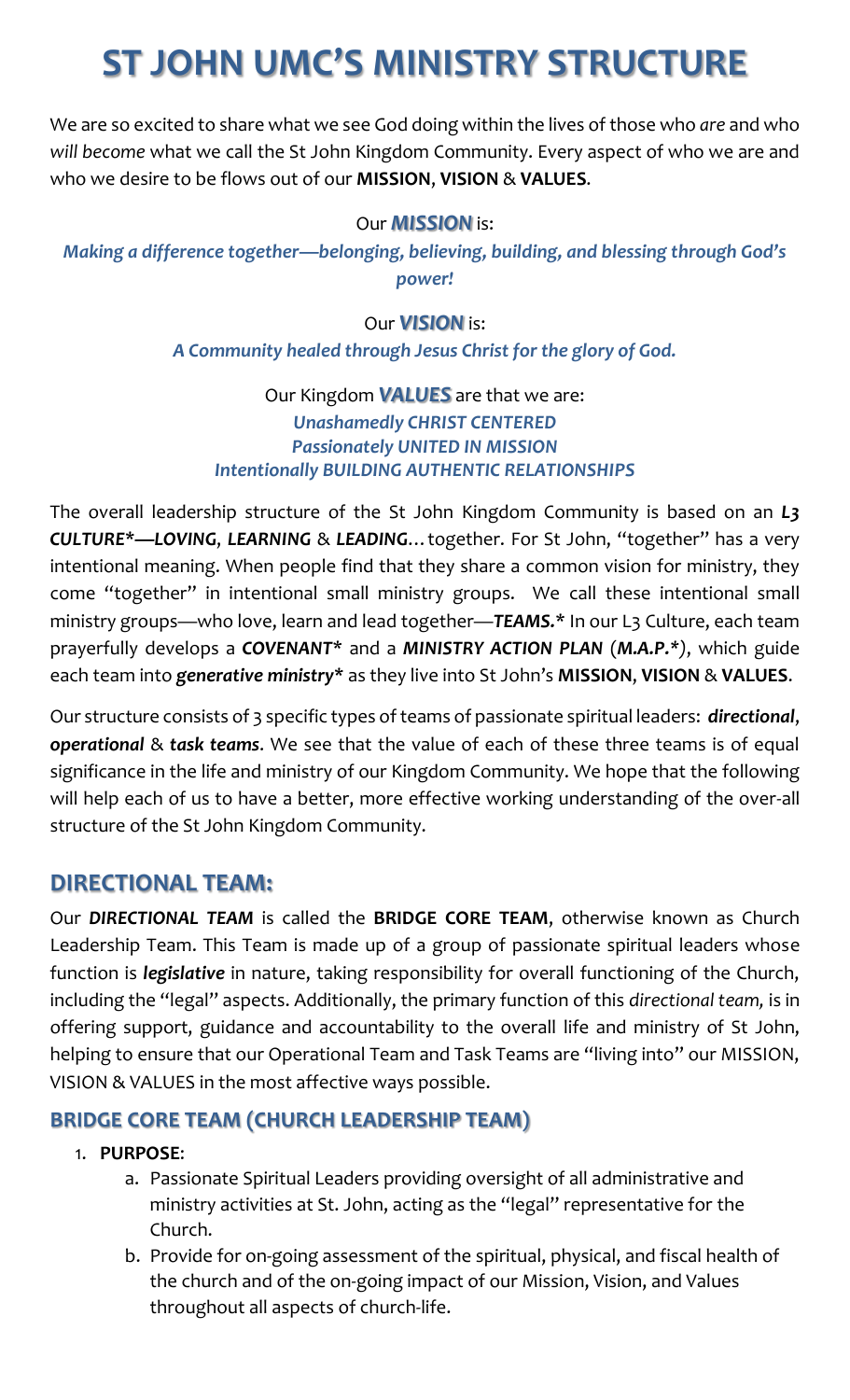- c. Provide guidance and direction regarding Church policy relating to personnel, finance, and facilities management as they relate to overall ministry activities and to ensure vital support systems are maintained.
- d. Provide approval for any church actions or requests for change required by the Discipline and Conference, including budget, safety, and personnel.
- e. Intentional leadership development for future passionate spiritual leaders of this Team.
- f. Meet quarterly, and as necessary as the need arises.
- 2. **TEAM MEMBERS**:
	- a. Pastor
	- b. Lay Leader
	- c. Team Leader, Trustees
	- d. Team Leader, Finance
	- e. Team Leader, S/PPRC
	- f. Leadership Development
	- g. Member(s) at large

*Note: This structure empowers the four administrative teams to continue to carry out duties defined by Discipline; the Leadership Development (Nominations) Team would only be seeking members for these four teams. Other teams would be staffed as provided by S-ALT Ministry Team (see below).*

# *OPERATIONAL TEAM:*

Our *OPERATIONAL TEAM* is called **S-ALT**, or **St John Adaptive Leadership Team**. The primary purpose of this team is to ensure effective, thriving ministries, showing measurable outcomes and adaptively seeking God for effective, life-giving Kingdom solutions. This Team, **S-ALT**, is made up of passionate spiritual leaders who invest significant time and energy together to help identify and begin to address areas of ministry where the St John Kingdom Community might have the most impact in helping our HWY 58 Community to be healed through Jesus Christ for the glory of God.

# **S-ALT MINISTRY TEAM**

- **1. PURPOSE:**
	- a. Passionate Spiritual Leaders providing operational leadership for all ministry initiatives at St. John through an *intentional* MINISTRY ACTION PLAN (M.A.P.).
	- b. Ensuring that the Mission, Vision, and Values identified by the **St John Adaptive Leadership Team (S-ALT)** are an integral part of the planning and execution of ministry by the ministry teams which they lead, utilizing our intentional M.A.P.; that they remain "fresh"; and that all new initiatives fall within the scope of our Mission, Vision, and Values.
	- c. Create and implement the budget and planning efforts, under the direction of the Finance Team; develop the overall ministry plan and budget, and submit plan and budget to the BRIDGE CORE TEAM for review and final approval.
	- d. Teams Leaders are responsible for actively seeking ministry partners (volunteers in ministry) for generative ministry to fulfill MISSION, VISION AND VALUES.
	- e. Provide communication and coordination between all ministry teams, the Bridge Team, and the congregation
	- f. Involved in LEADERSHIP DEVELOPMENT (NOMINATIONS).
- 2. **TEAM MEMBERS (maximum 12)**: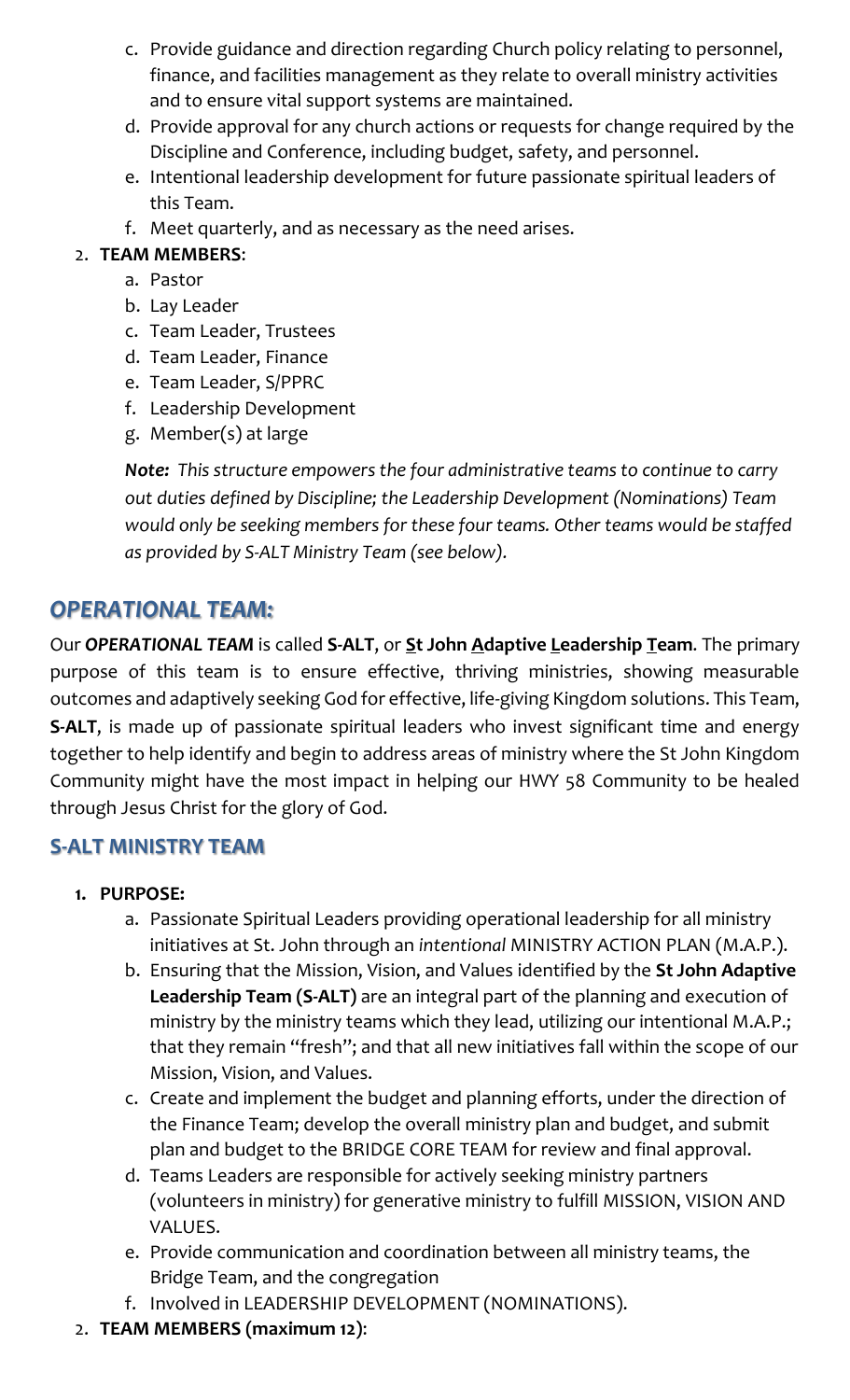- a. Pastor
- b. The Leaders of our BELONG, BELIEVE, BUILD & BLESS TEAMS
- c. Members at Large

### **TASK TEAMS:**

Our *TASK TEAMS* are *technical* teams made up of passionate Jesus-followers who deeply desire to impact our Community in the most effective, direct, concrete, hands-on-ministry ways. All of our Task Teams fall under one of our four primary Teams: **BELONG TEAM**, **BELIEVE TEAM**, **BUILD TEAM** & **BLESS TEAM**. These Task Teams ensure effective, thriving ministries, showing measurable outcomes. These Teams meet as often as needed—for as many days, weeks or years—as it takes to effectively accomplish the objective of each ministry Task Team. These Task Teams are established to fulfill the strategies on our overall ministry M.A.P. *(See "ST JOHN UMC'S MAP" for details.)*

# **GLOSSARY:**

*Team—*when the best parts of a "committee" and a "small group" come together; where people live life deeply with one another in pursuit of Christ and in pursuit of a common mission or purpose.

*Covenant*—a mutually agreed upon, life-giving standard that helps guide each TEAM.

*System*—a group of activities, interactions or interrelating parts that function together as a whole to produce an outcome that is greater than the sum of the parts.

*Generative Ministry*—grows over time and reproduces itself; like the essence (DNA) of a parent is transferred to a child, and the child at some point then becomes a parent, generative system's naturally reproduce.

*Strategy Steps*—specific actions, activities, or plans that work to achieve a goal; these actions can be influenced and changed as needed.

# **NOTES:**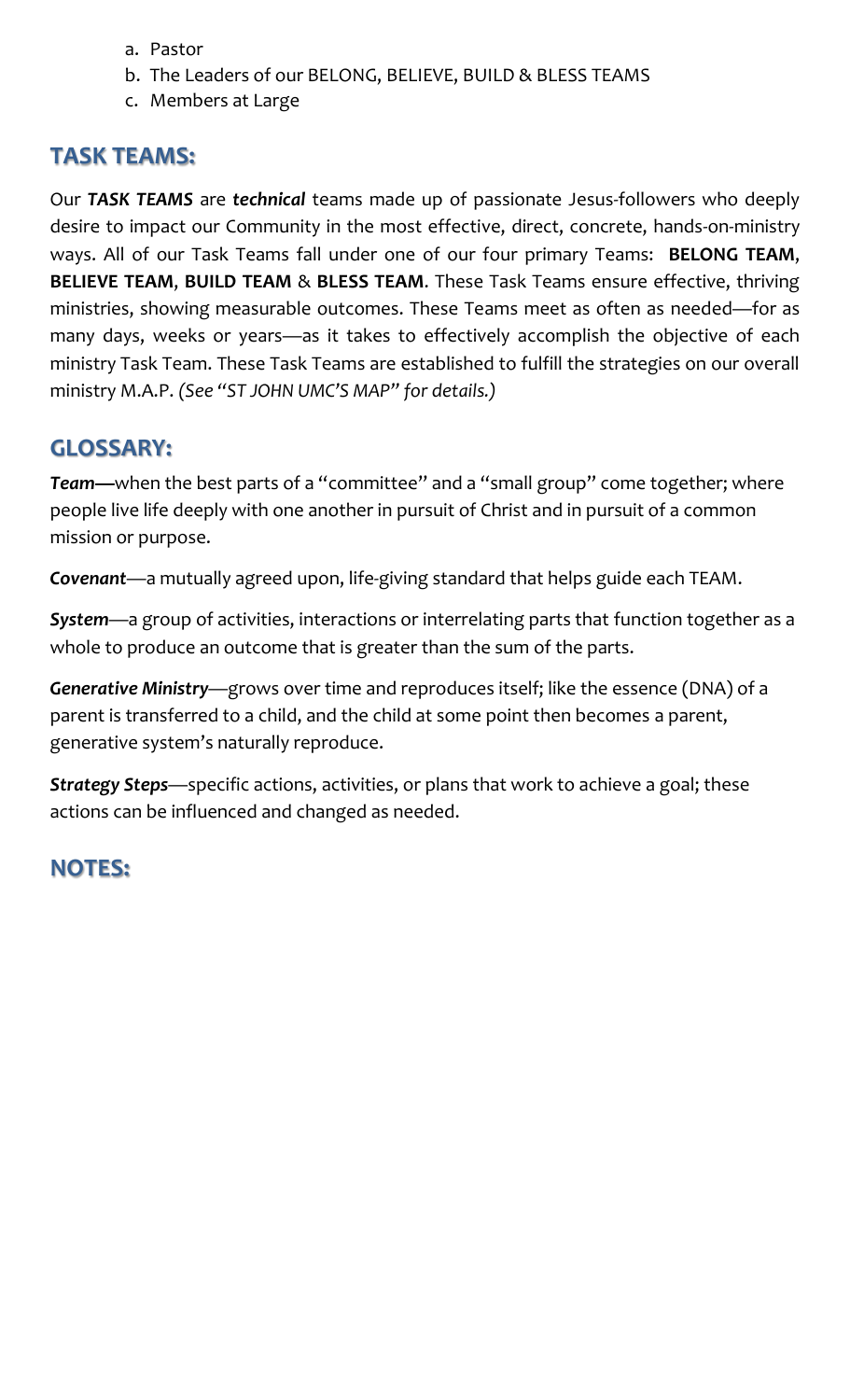$\sqrt{\text{SLI}}$ 

# **ST JOHN UMC'S M.A.P. (Ministry Action Plan)**

| Team Type: Operational<br><b>MAP Team Leader: Carl Blackburn</b>                                                                                                                                                                                                                                                                                                                                                                                                               |                                   |                                                                                                                                                                                                                                                                                                                                                                                                                                                                                                                                                                                        | <b>MAP Theme: ST JOHN ADAPTIVE LEADERSHIP TEAM (S-ALT)</b><br>Date: 5/18/2022 4:48 PM |       |                                             |
|--------------------------------------------------------------------------------------------------------------------------------------------------------------------------------------------------------------------------------------------------------------------------------------------------------------------------------------------------------------------------------------------------------------------------------------------------------------------------------|-----------------------------------|----------------------------------------------------------------------------------------------------------------------------------------------------------------------------------------------------------------------------------------------------------------------------------------------------------------------------------------------------------------------------------------------------------------------------------------------------------------------------------------------------------------------------------------------------------------------------------------|---------------------------------------------------------------------------------------|-------|---------------------------------------------|
| <b>VISION &amp; STRATEGIC OBJECTIVES</b>                                                                                                                                                                                                                                                                                                                                                                                                                                       |                                   |                                                                                                                                                                                                                                                                                                                                                                                                                                                                                                                                                                                        |                                                                                       |       |                                             |
| <b>Vision:</b> A community healed through Jesus Christ for the glory of God!                                                                                                                                                                                                                                                                                                                                                                                                   |                                   |                                                                                                                                                                                                                                                                                                                                                                                                                                                                                                                                                                                        |                                                                                       |       |                                             |
| Near term objective/top level goal: Develop Next Generation Teams around System steps                                                                                                                                                                                                                                                                                                                                                                                          |                                   |                                                                                                                                                                                                                                                                                                                                                                                                                                                                                                                                                                                        |                                                                                       |       |                                             |
| Goals/Vital<br>Signs/Lags                                                                                                                                                                                                                                                                                                                                                                                                                                                      |                                   | <b>System Steps and/or Strategies and Lead Measures</b>                                                                                                                                                                                                                                                                                                                                                                                                                                                                                                                                |                                                                                       | Dates | <b>Team Lead</b>                            |
| 5 Belong events<br>25 New names<br>given to Believe<br>team                                                                                                                                                                                                                                                                                                                                                                                                                    | E !<br>Ν,<br>G<br>A<br>G<br>Е     | BELONG - Ministries/Strategies for the purpose of introducing Jesus;<br>establishing belonging through relationship-usually outside the walls of the<br>church, but not always.<br>• Community Outreach (Community Partnerships -- Harrison Elementary,<br>Feeding Folks Downtown Chattanooga, M.O.W. (Meals on Wheels))<br>$\bullet$ VBS<br>• Family/Community Events                                                                                                                                                                                                                 |                                                                                       |       | <b>LaShondra Thomas</b>                     |
| 25 new<br>relationships<br>established<br>15% increase in<br>attendance -<br>into the life of SJ                                                                                                                                                                                                                                                                                                                                                                               | С<br>י ס<br>N<br>N<br>в<br>c<br>т | BELIEVE - Ministries/Strategies that welcome; introducing and encouraging<br>people into a relationship with Jesus-through the church and relationships we<br>established in BELONG.<br>• Hospitality/Welcome<br>• Guest Follow-up/Visitation<br>• Movie Night                                                                                                                                                                                                                                                                                                                         |                                                                                       |       | <b>Lenny Simpson</b>                        |
| 15 Small groups<br>going<br>3 new Bible<br><b>Studies</b>                                                                                                                                                                                                                                                                                                                                                                                                                      | Е<br>O<br>Р                       | <b>BUILD - Ministries/Strategies that teach and develop growth and responsibility</b><br>for each person's discipleship.<br>• Sunday School<br>• Life Groups (Women's Dinner Fellowship, Dames, Meet n' Jesus)<br>• Bible Studies<br>• Youth Ministry<br>• Children's Ministry (Kid's Church)<br>• Family & Adult Ministry<br>• Worship Team (Choir, Praise, etc.)<br>$\bullet$ Emmaus                                                                                                                                                                                                 |                                                                                       |       | Nate Lowe                                   |
| Ability to tell<br>your faith story<br>10 new leaders<br>ready to lead                                                                                                                                                                                                                                                                                                                                                                                                         | S<br>E.<br>N<br>D                 | BLESS - Ministries/Strategies that mentor people as they discover and live into<br>their Calling; helping others in their discipleship journey, caring for one another<br>and serving others.<br>• Congregational Care (Bereavement, Hospital, Nursing Home, Meal Train)<br>• Stephen Call Ministry<br>• Prayer Team (Pray for Me Campaign, The Vine)<br>• Compassion Ministry (Benevolence)<br>• Food Ministry (Wednesday Night) & Food Bank Partnership<br>• Missions (Operation Shoebox, Back-packs, Thanksgiving Boxes, UMCOR<br>Buckets)<br>• Close Knit Friends<br>$\bullet$ UMW |                                                                                       |       | <b>Lornette Manners</b><br>& Kathryn Geddie |
|                                                                                                                                                                                                                                                                                                                                                                                                                                                                                | S<br>υ<br>Р<br>Р<br>О<br>R<br>т   | BRIDGE MINISTRY TEAMS - Teams that are the oversight and support of the<br>MISSION, VISION & VALUES implemented through specific task teams.<br><b>BRIDGE CORE TEAM (Church Leadership Team)</b><br>• Finance Team<br>• Trustees Team<br>• S/PPR Team<br>• Leadership Development (Nominations) Team<br><b>COMMUNICATIONS TEAM</b><br>The COMMUNICATIONS TEAM relates to all aspects<br>of every ministry.                                                                                                                                                                             |                                                                                       |       | Pastor & Lay<br>Leader                      |
| CONTEXT $\rightarrow$ (see on back)                                                                                                                                                                                                                                                                                                                                                                                                                                            |                                   |                                                                                                                                                                                                                                                                                                                                                                                                                                                                                                                                                                                        |                                                                                       |       |                                             |
| Mission: MAKING A DIFFERENCE TOGETHER: Belonging, Believing, Building &<br><b>Blessing through God's power.</b>                                                                                                                                                                                                                                                                                                                                                                |                                   |                                                                                                                                                                                                                                                                                                                                                                                                                                                                                                                                                                                        |                                                                                       |       |                                             |
| <b>Intentionally BUILDING</b><br>Values: Unashamedly CHRIST CENTERED                                                                                                                                                                                                                                                                                                                                                                                                           |                                   |                                                                                                                                                                                                                                                                                                                                                                                                                                                                                                                                                                                        |                                                                                       |       |                                             |
| • Proverbs 3:5-6<br>• Galatians 2:20<br><b>AUTHENTIC RELATINSHIPS</b><br>• Matthew 6:33; 13:57; 28:19-20 • 2 Corinthians 5:17-19<br>• Mark 5:18-19; 8:34-38<br>• Hebrews 12:1-3<br>• Proverbs 27:17<br>• Ephesians 4:4-6<br>$\bullet$ John 15:4<br>• Romans 1:16; 8:9<br>• John 13:34-35; 15:12-13<br>• Colossians 3:12-17<br>• Romans 12:3 & 9<br>• Hebrews 10:24-25<br><b>Passionately UNITED IN MISSION</b><br>• Philippians 2:3-5<br>• 2 Timothy 1:8-10<br>• Acts 2:42, 44 |                                   |                                                                                                                                                                                                                                                                                                                                                                                                                                                                                                                                                                                        |                                                                                       |       |                                             |

- **1 Corinthians 1:10; 12:14**
- **Philippians 2:1-2** • **Colossians 2:2**

• **Romans 1:16; 8:9**

- **2 Corinthians 5:17-19** • **1 Peter 3:8; 4:8**
- 
- 
- 
-